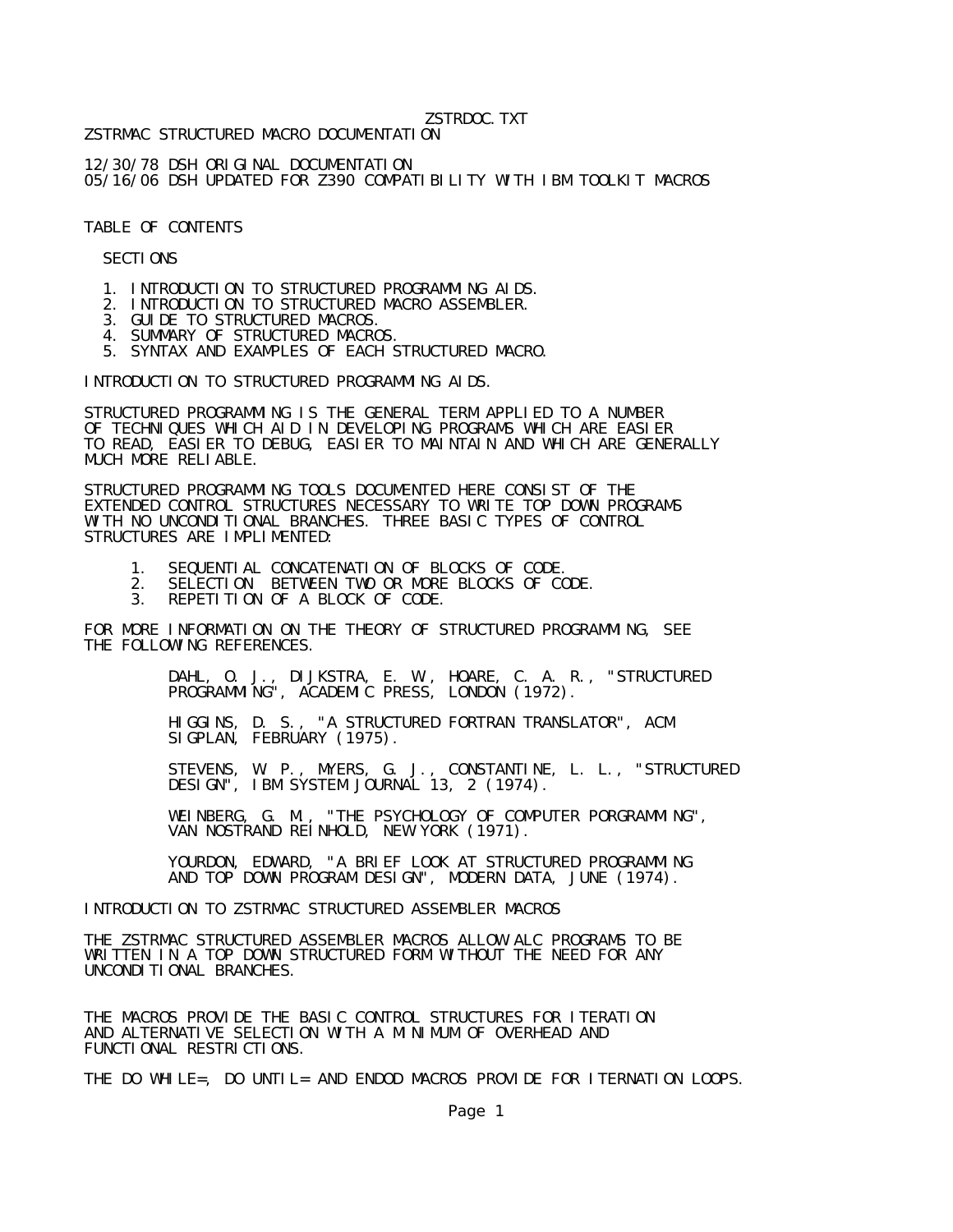## ZSTRDOC.TXT

THE IF, ELSEIF, ELSE, AND ENDIF CONTROL MACROS PROVIDE FOR ALTERNATE SELECTION WITH COMPLEX TESTS. AND THE SELECT, WHEN, OTHERWISE, AND ENDSELECT MACROS PROVIDE FOR SELECTION OF MUTUALLY EXCLUSIVE ALTERNATI VES.

THE MACROS USE GLOBAL ARRAYS TO KEEP TRACK OF THE CURRENT LEVEL OF NESTING AND ANY REQUIRED GENERATED LABELS USED BY MULTIPLE MACROS WITHIN A CONTROL STRUCTURE.

GUIDE TO USING FPC STRUCTURED MACRO ASSEMBLER.

TO USE THE ZSTRMAC MACROS IN A Z390 ASSEMBLER PROGRAM, INCLUDE THE FOLLOWING COPY STATEMENT AT THE BEGINNING OF THE PROGRAM:

COPY ASMMSP

TO ASSEMBLE, LINK, AND EXECUTE THE DEMO\DEMOSTR1 EXAMPLE PROGRAM USING THE ZSTRMAC MACROS, USE THE FOLLOWING COMMAND FROM Z390 COMMAND LINE:

ASMLG DEMO\DEMOSTR1 SYSMAC(MAC+ZSTRMAC) SYSCPY(MAC+ZSTRMAC)

THE DEMOSTR1.MLC PROGRAM ILLUSTRATES USE OF DO WHILE, DO UNTIL, AND IF, ELSEIF, ELSE, ENDIF STRUCTURES WITHOUT USING ANY REGISTERS. THE PROGRAM HAS PRINT NOGEN AT THE BEGINNING SO THE PRN LISTING IS NOT CLUTTERED WITH ALL THE GENERATED CODE. TO SEE THE GENERATED CODE LOOK AT THE GENERATED DEMOSTR1.BAL FILE OR COMMENT OUT THE PRINT NOGEN STATEMENT AND REASSEMBLE TO SEE THE GENERATED CODE IN THE PRN LISTING. THE EXECUTION LOG DEMOSTR1. LOG SHOWS THE THE EXECUTION LOG DEMOSTR1. LOG SHOWS THE WTO STATEMENTS EXECUTED IN THE SELECTED BLOCKS.

SUMMARY OF STRUCTURED MACRO CONTROL STATEMENTS

SELECTION OF ONE BLOCK FROM TWO OR MORE BLOCKS OF CODE

| 1. IF $(TEST)$   | - EXECUTE FOLLOWING BLOCK IF TEST IS                        |
|------------------|-------------------------------------------------------------|
|                  | TRUE OTHERWISE GO TO NEXT ELSEIF, ELSE,<br>OR FI STATFMENT. |
|                  |                                                             |
| 2. ELSEIF (TEST) | - SAME AS ABOVE TO SELECT ONE OF A NUMBER                   |
|                  | OF BLOCKS.                                                  |
| $3.$ FISE        | - EXECUTE FOLLOWING BLOCK IF TEST                           |
|                  | IN PREVIOUS IF OR ELSEIF WAS FALSE.                         |
| 4. FNDIF         | - COMMON EXIT POINT FROM THE ABOVE CONTROL                  |
|                  | <b>STRUCTURE</b>                                            |

REPETITION OF A BLOCK OF CODE

| 1. DO WHILE= $(TEST)$ | - REPEAT BLOCK WHILE TEST IS TRUE                           |
|-----------------------|-------------------------------------------------------------|
| 2. DO UNTIL=(TEST)    | - REPEAT BLOCK UNTIL TEST IS FALSE                          |
| 3. FNDDO              | - EXIT POINT FOR ANY OF THE ABOVE DO<br>CONTROL STRUCTURES. |

## SYNTAX AND EXAMPLES

DO UNTIL,(TEST)

FUNCTION - DEFINE BEGINNING OF BLOCK OF CODE WHICH IS EXECUTED REPETITIVELY UNTIL THE TEST IS TRUE. THE TEST IS PERFORMED AT THE END OF EACH EXECUTION OF THE BLOCK.

SYNTAX - SEE IF FOR TEST SYNTAX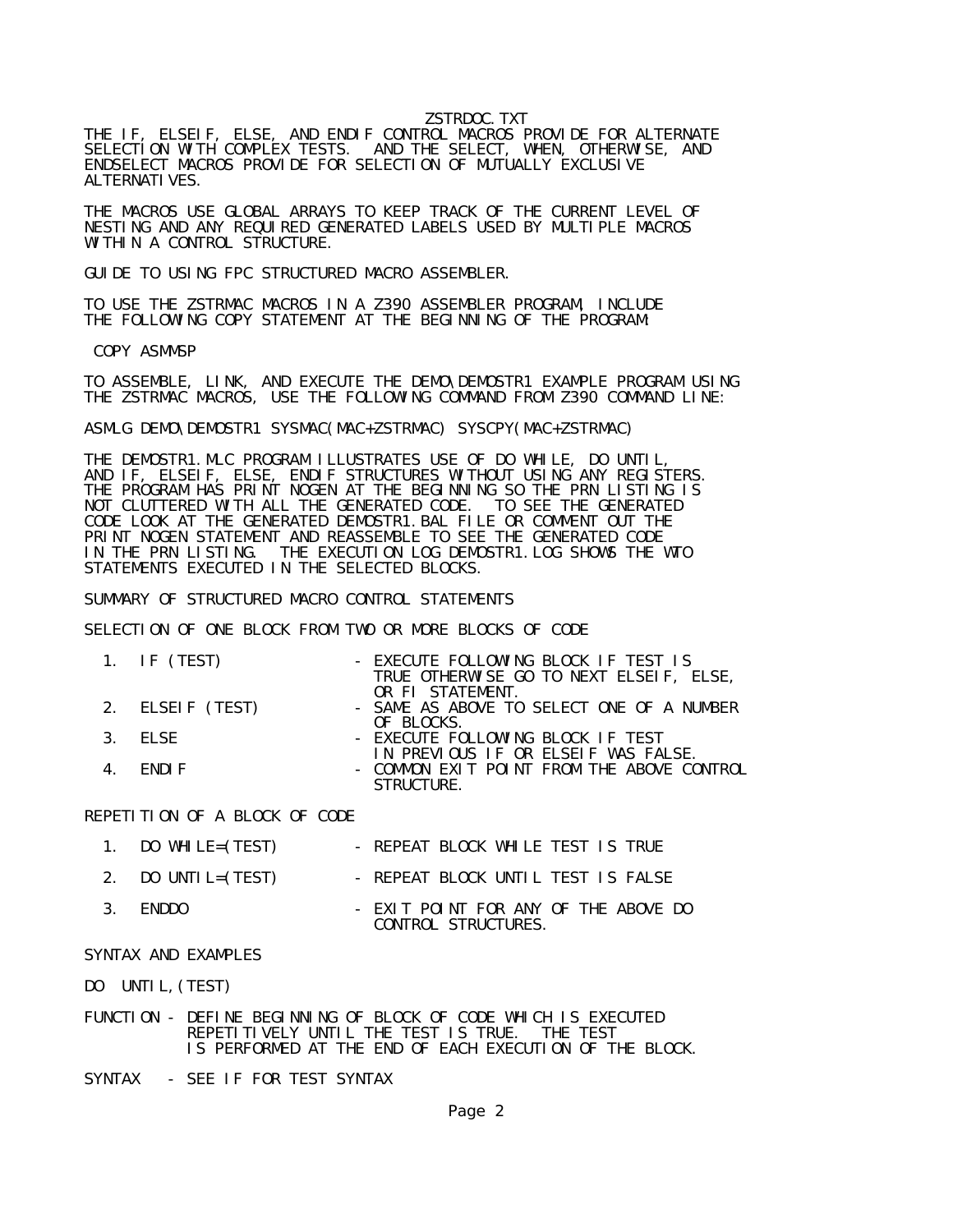EXAMPLE - DO UNTIL= $(LTR, R1, Z, R1)$ LR R2, R1<br>L R1, NE  $R1,NEXT(R1)$ ENDDO

DO WHILE=(TEST)

- FUNCTION DEFINE START OF BLOCK OF CODE WHICH WILL BE EXECUTED REPETITIVELY WHILE THE EXPRESSION IS TRUE. THE TEST IS PERFORMED BEFORE EACH EXECUTION OF THE BLOCK
- SYNTAX SEE IF FOR TEST SYNTAX
- EXAMPLE BRAS R12, GETREC<br>DO WHILE. (CLI. WHILE, (CLI, EOF, NE, TRUE) BRAS R12,PROREC BRAS R12,GETREC OD
- COMMENTS THE ABOVE CONTROL STRUCTURE IS THE STANDARD FORM OF MOST FILE PROCESSING MAIN PROGRAMS. THE READ ROUTINE NAMED GETREC SETS EOF=FALSE WHEN END OF FILE OCCURS. THE ROUTINE NAMED PROREC PROCESSES RECORDS.
- IF (TEST)
- FUNCTION DEFINE BEGINNING OF BLOCK OF CODE TO BE EXECUTED IF TEST IS TRUE. IF THE TEST IS FALSE, TRANSFER CONTROL TO THE NEXT ELSEIF, ELSE, OR ENDIF STATEMENT. IF CONTROL STRUCTURES MAY BE NESTED.
- SYNTAX TEST CONSISTS OF 4 OPERANDS SEPARATED BY COMMAS WHICH DEFINE INSTRUCTION, OPERAND 1, TEST CONDITION, AND OPERAND 2. MULTIPLE TEST MAY BE CONNECTED BY LOGICAL AND/OR KEYWORD CONNECTORS AS FOLLOWS:

 IF (TEST),AND,(TEST),AND,(TEST),... IF (TEST),OR,(TEST),OR,(TEST),.....

 IF 'AND'/'OR' CONNECTORS ARE MIXED, IT IS INTERPRETED AS IF THERE IS AN EXTRA SET OF PARENTHESIS ADDED AFTER EACH CONNECTOR:

IF (TEST), AND, (TEST), OR, (TEST) MEANS

IF (TEST), AND, ((TEST), OR, (TEST)) ETC.

 THE TEST CONDITION CODE VALUE MUST EQUATE TO 0-15 AND THE ZSTREQU.CPY MEMBER IS INCLUDED TO DEFINE EQUATES FOR ALL THE POSSIBLE CONDITION CODE VALUES.

FOR EXAMPLE:

| IF (OP, OPR1, COND, OPR2)  | OP OPR1, OPR2<br>BC 15-COND. TAGN |
|----------------------------|-----------------------------------|
| IF $(SP, LINE, Z, =P' O')$ | $SP$ LINE, $= P'$ 0'              |
| BRAS R12, HEADING          | BC 15-8, TAGN                     |
| ΗI                         | BRAS R12, HEADING                 |

Page 3